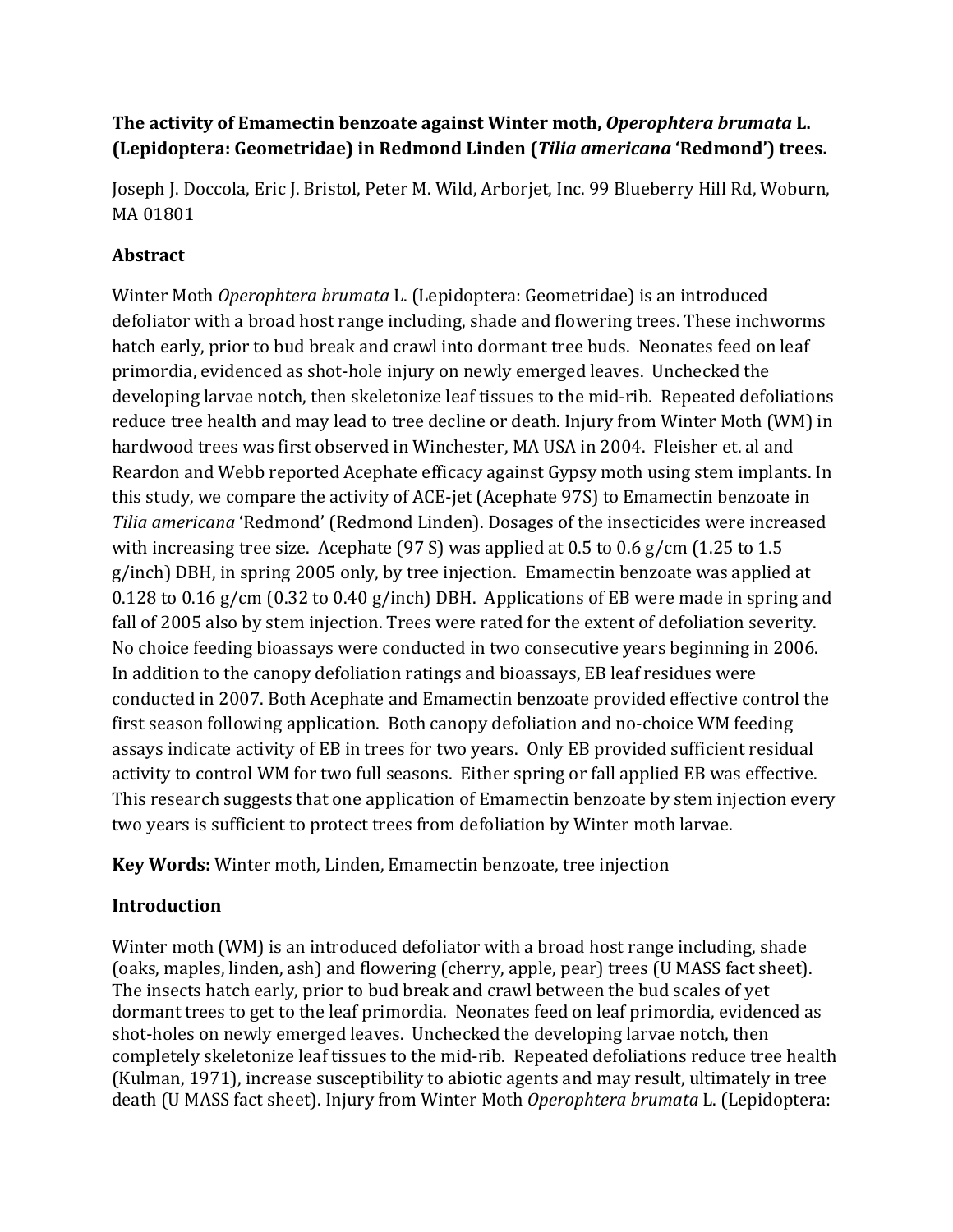Geometridae) in hardwood trees was first observed in Winchester, MA, USA in 2004. No studies to date have been reported using micro-injected Emamectin benzoate (EB) for activity against winter moth, although tree injection techniques have been used to protect trees against other defoliators. In one study, injections of Rubidium was used to mark Gypsy moth which used 4 application methods including, root flare injection, pressurized injection, bole injection and implantation (Fleischer et al., 1989). In that study, root flare injections resulted in the rapid and most persistent accumulation of Rubidium chloride into the foliage. Though not statistically different at 4 weeks, bole injections were the least persistent. In two subsequent studies, Acephate, applied by stem implantation demonstrated control of Gypsy moth *(Lymantria dispar*), (Fleischer et al., 1989, and Reardon and Webb, 1990). In those studies, applications of Acephate were made in early spring, concurrent with leaf expansion and early larval development. Acephate, an organophosphate chemistry is toxic to a broad range of insects including aphids, leaf miners, Lepidopterous larvae, sawflies and thrips, among others (EXTOXNET PIP – Acephate). It is readily soluble in water, but does not persist in plant tissues for very long periods, but rather is subject to metabolic degradation (inchem.org). Therefore, timing of application is based upon pest activity for optimal effectiveness. Emamectin benzoate (4-(*epi*-methylamino)-4-deoxyavermectin B1 benzoate) is a recently introduced Avermectin derivative. Avermectins are the fermentation by-products of a soil actinomycete, *Streptomyces avermitilis.* Technical Emamectin benzoate B1 is a mixture of B1a and B1b homologues in  $\sim$ 90 to 10% ratio. EB is extremely potent against Lepidopterous caterpillars, LC 90's reported between 2-18 ppbs (Syngenta Crop Protection). Argentine et al reported on emamectin benzoate toxicity to five species of Lepidoptera including Beet armyworm, *Spodoptera exigua* (Hübner); tobacco budworm, *Heliothis virescens* (F.); diamondback moth, *Plutella xylostella* (L.); and cabbage looper *Trichoplusia ni* (Hübner) (2002). In that document LC 90 toxicities from formulated EB (Proclaim 0.16 EC from Merck & Co., Inc. Rahway, N.J., USA) was 20.7 for beet armyworm and 11.2 ppbs for tobacco budworm larval feeding. An airbrush was used to apply the test chemistry to foliage prior to conducting larval feeding bioassays. In this study, we (1) compare efficacy of Emamectin benzoate to Acephate applications, (2) consider fall treatment of Emamectin benzoate, and (3) report on the two year efficacy against Winter moth, an exotic defoliator by a basal injection technique.

## **Methods**

*Tilia americana* 'Redmond' (Redmond Linden) was selected for study. The 18 Lindens selected ranged in size from  $18$  to  $65$  cm  $(7-26)$  DBH. Trees were grouped in three size classes, which were, <30  $(12")$ , 30-59  $(12-23")$  and 60-89  $(24-35")$  cm upon which increasing dosages were based. ACE-jet (Acephate 97S, Arborjet, Inc. Woburn, MA USA) and Emamectin benzoate 4% (later, TREE-äge, manufactured by Syngenta Crop Protection, Greensboro, NC, USA) were used in these trials. Spring applications were made prior to bud break (between  $5/05 - 5/11/05$ ). Fall applications were made on  $10/20/2005$ , at leaf senescence. 

Size distribution, treatment and number of replicates in Linden appear in the table, below.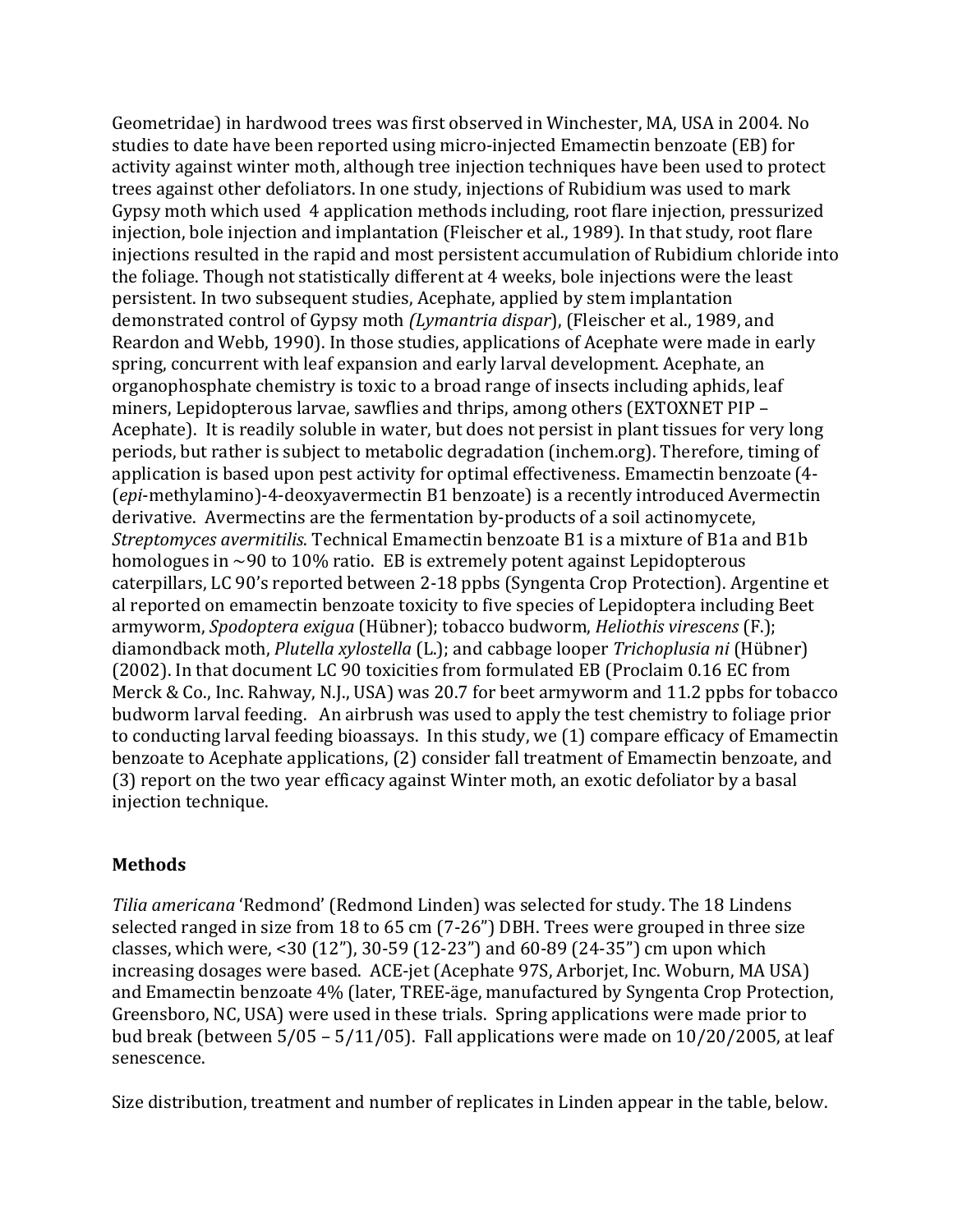| <b>Cm DBH</b> | <b>ACE-jet</b> | EB <sub>S</sub> | <b>UTC</b> | EB F | <b>Totals</b> |  |
|---------------|----------------|-----------------|------------|------|---------------|--|
| $30$          |                |                 |            |      |               |  |
| 30-59         |                |                 |            |      |               |  |
| 60-89         |                |                 |            |      |               |  |
| Totals:       |                |                 |            |      |               |  |

Dosages increased with increasing tree diameter (Diameter Breast Height). No injected tree fell into the largest diameter class. Acephate injection solution was prepared by mixing 15 gm 97S Acephate/100 mL de-ionized (DI) water. 3.3 mL of solution per cm DBH was applied to trees up to 30 and cm of tree DBH; and 4.0 mL of solution was applied per cm DBH for trees greater in size. EB was applied at 3.2, or 4.0  $mL/cm$  DBH (8, or 10  $mL/DBH''$ ) rates. Equal part DI water was used to dilute the EB formulation at tree injection. Grams of Acephate and EB varied according to tree diameter and appear in the table, below.

| <b>Formulation</b> | cm DBH | $g/cm$ DBH | mL/cm | mL/tree |
|--------------------|--------|------------|-------|---------|
| Acephate           | $30$   | 0.50       | 3.3   | 59-96   |
| Acephate           | 30-59  | 0.60       | 4.0   | 120-236 |
| Emamectin          | $30$   | 0.128      | 3.2   | 116-186 |
| Emamectin          | 30-59  | 0.160      | 4.0   | 240-472 |

| Grams A.I./cm DBH, mL of formulation and volume of solutions applied for each |  |  |  |  |  |
|-------------------------------------------------------------------------------|--|--|--|--|--|
| treatment                                                                     |  |  |  |  |  |

We applied the systemic insecticide treatments into the trunk flare using the Arborjet Tree I.V. The trunk flare is stem tissue located at the base of the tree, typically within 30 cm of the soil. Applications were made at  $2.10 \text{ kg/cm}^2$  (30 PSI) of pressure. The number of application sites used was based on one per 15 to 20 cm  $(6-8)$  circumference; no less than 4 injection sites were applied in a tree. A 7 mm (9/32") drill bit was used to drill 15 mm  $(5/8)$  into the sapwood. The No. 3 Arborplug was then inserted into the drilled hole to create an injection site. An injector needle was then inserted which pierced an internal septum to allow liquid to be administered.

Initial evaluations of spring treated trees were performed 30 DAT. At 30 DAT (6/5/2005) the canopies of the 12 treatments applied were photographed and evaluated for degree of defoliation by WM.

### **Defoliation Severity**

Trees were rated for canopy defoliation severity. This method was particularly useful for large tree evaluation. The severity rating is based on the degree of leaf damaged (shot hole,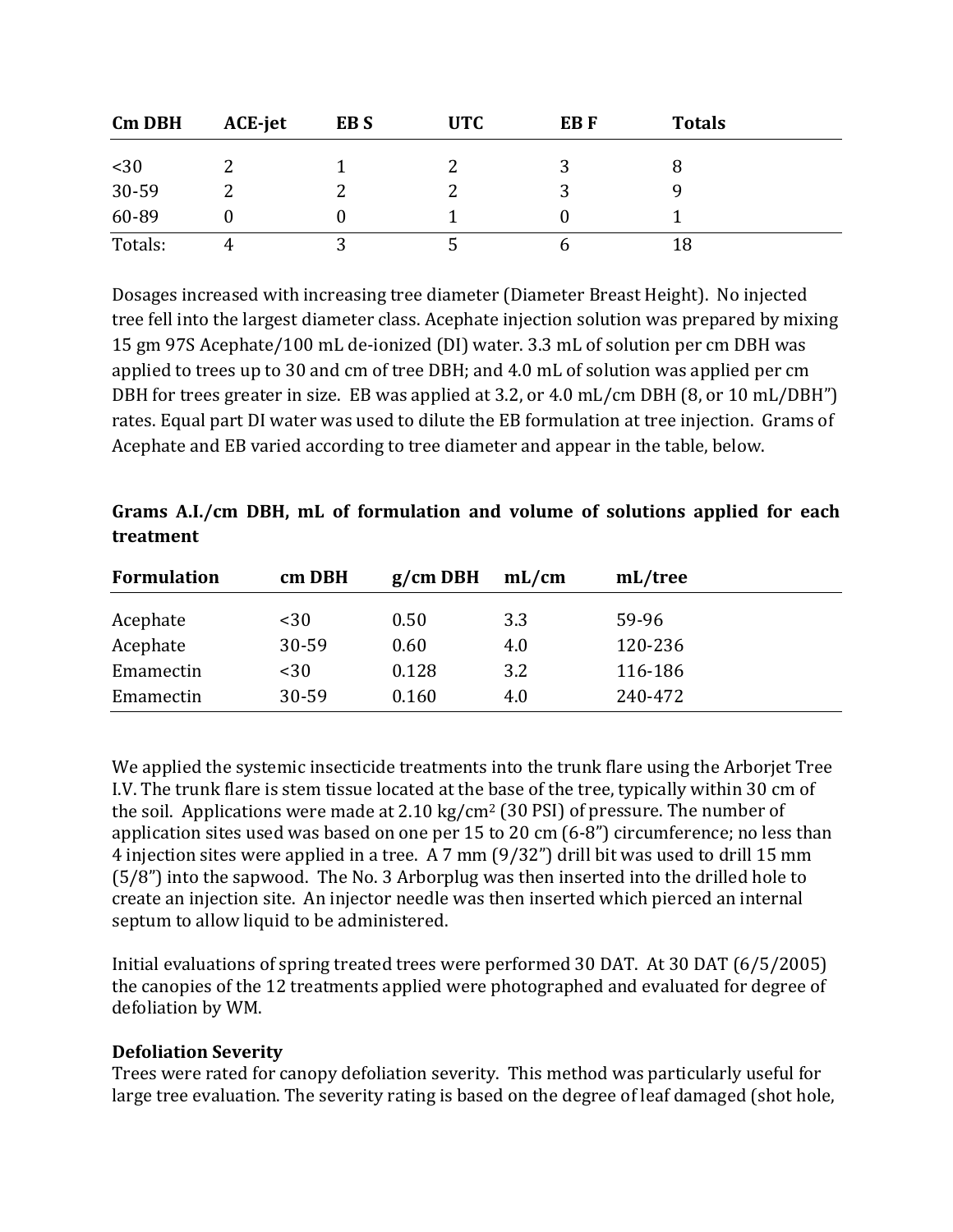notching, skeletonization) and percent of canopy affected  $\left($  <20, 20-33, >33%). A study of 86 trees in late June 2005, including 4 species of hardwoods, *Acer platanoides* (Norway maple), A.p. 'Crimson King', A.p. 'Schwedleri' (Schwedler Red Maple), *Acer saccharum* (Sugar maple), *Fraxinus pennsylvanica* 'Marshall's Seedless' (Marshall's Seedless Ash), and *Tilia americana* 'Redmond' (Redmond American Linden) was used to develop the canopy severity rating . In that study *F. pennsylvanica* was not a preferred host; most likely because bud break was later in that population than for the other species studied (Tikkanen et al). Final evaluations were completed in July 2007. The Defoliation Severity Scale developed to assess trees in this study is presented in the table, below.

| <b>Foliar Symptoms</b>                | $%$ canopy | rating |
|---------------------------------------|------------|--------|
| Minor damage (leaves with shot holes) | $<$ 20     |        |
| Intermediate injury (leaves notched)  | 20-33      |        |
| Severe (leaves skeletonized)          | >33        |        |

### **Canopy Defoliation Severity Ratings**

In this rating system the overall percent canopy affected is rated using a 3 point scale, but the extent of leaf skeletonized is also taken into account, to quantify leaf damage. By multiplying these, one develops ratings that range from very low severity  $(of 1)$  to severe defoliation (of 9).

## **No Choice Bioassays**

No choice feeding bioassays were conducted in 2006 and 2007 on small trees [mean 4.2 cm DBH  $(10.5")$ ]. Twig samples were collected on  $4/27/2006$  and forced indoors (70F under metal halide grow lights) for 240 (fall 2005) or 365 (spring 2005) DAT evaluations. 10 larvae from untreated trees were placed on the excised foliage of treated trees in Petri plates. WM mortality was observed over a 48 H period. The no choice bioassay was repeated at 548 and 730 DAT from twig samples were collected on 5/08/07.

## **EB leaf residue**

Leaf samples (from 4 branch samples 60 to 80 cm in length from the mid-canopy, one from each canopy sector) were taken from treated and untreated control trees in August 2007, two years after tree injection. 10 trees were sampled for EB residues, including 3 each of spring 05 and fall 05 EB treatments, 2 Acephate and 2 check trees. Syngenta Crop Science conducted the residue analyses by a modified HPLC florescence technique (as described in Takei et al., 2003) for Linden foliage.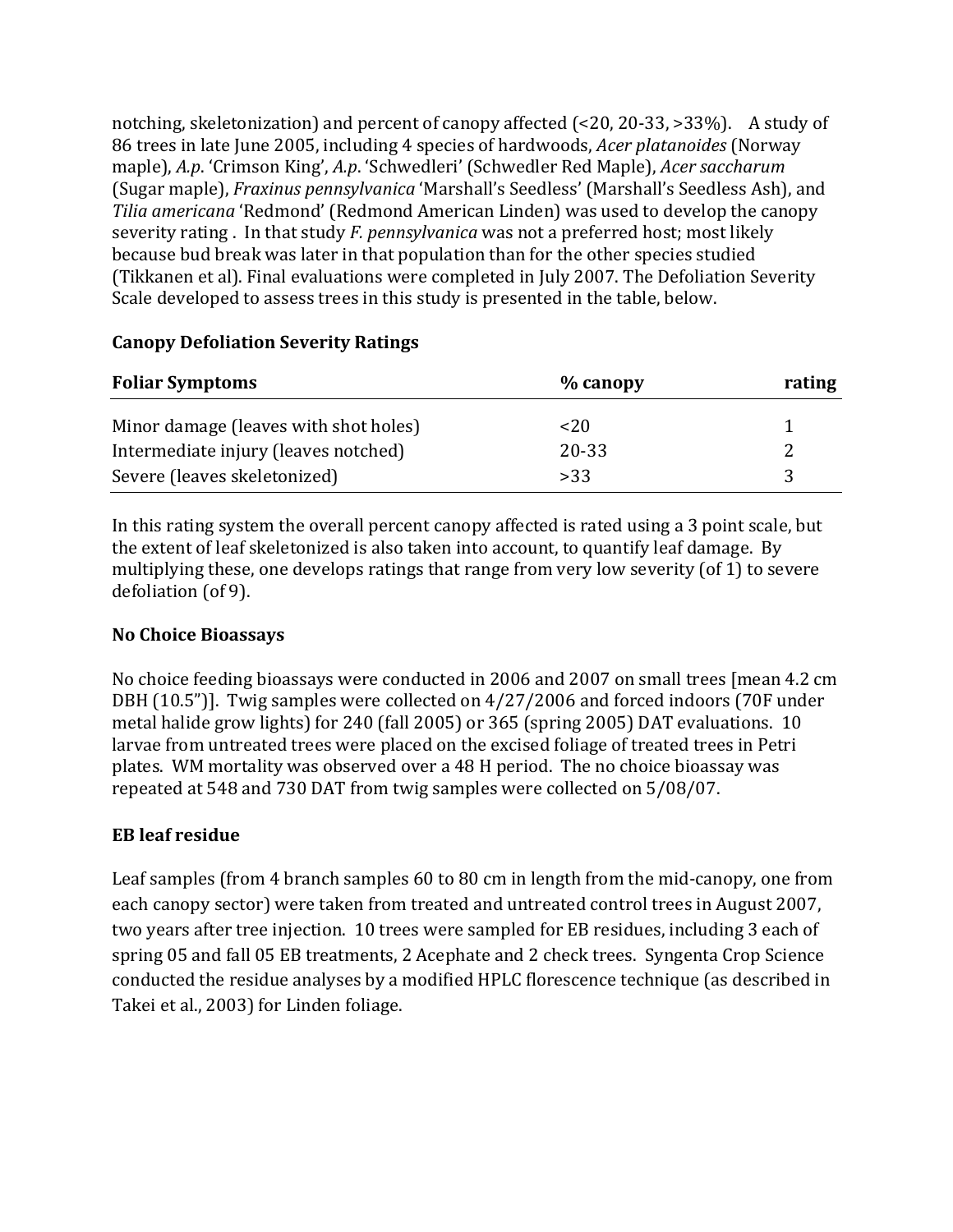

Figure 1 example of severe leaf skeletonization, untreated control tree

### **Serial Dilutions**

Laboratory bioassays were repeated by serial dilutions. Foliage was collected from the untreated Lindens on  $4/29/2008$  and again on  $5/06/2008$ . On the first collection date, the WM larvae were small, typically 4-5 mm in length (here as, early instars). On the latter date, larvae typically had doubled in size to 9-10 mm in length (i.e., later instars). The excised branches were cut into 15 to 20 cm (6 - 8") lengths. Dilutions of Acephate 97% soluble granules (ACE-jet) and emamectin benzoate 4% ME (TREE-äge) were prepared. Additional cuttings were placed in DI water to serve as untreated controls. The dilutions were based on the concentration of formulated insecticide. The Acephate was prepared using  $0.15$  g (0.145) g AI) to which sufficient de-ionized water was added to bring the volume to 100 mLs. Serial dilutions were prepared by taking 10 mLs (14.5 mg of AI) and adding sufficient water to once again bring up the volume to 100mLs. This was repeated to prepare 6 serial dilutions. Thus solutions were prepared that provided from 1450 to 0.0145 ppm. Emamectin benzoate was prepared by diluting 10 mLs (0.4 g AI/10 mLs) to bring up the volume of liquid to 100 mLs and likewise diluted as per Acephate solutions. Thus, 400 to 0.004 ppm serial dilutions were prepared. Four replicates were prepared by adding 22 mLs to a 50 mL graduated vial. Uptake was monitored for 18 H and the amount of liquid solution taken up per vial was noted. From this the mg taken up per sample was calculated. After 18 H, the foliage was excised from the twigs and placed on a Petri plate. Three plates per treatment were prepared to which 3 to 4 WM caterpillars were placed. In bioassay 1, larval mortality was assessed in 18, 48 and 120 H. In bioassay 2, the caterpillars were allowed to feed for 72 H, whereupon larval mortality was assessed.

Statistical analyses were conducted in MINI-TAB version 15 (Mini-Tab, Inc. State College, PA USA), significance was accepted when P<0.05 with a CI of 95%. Data were converted to arcsine sqrt  $(x/100)$  x 57.3 radians prior to ANOVA. Linear regressions of data were conducted when applicable.

### **Results**

## **Defoliation Severity**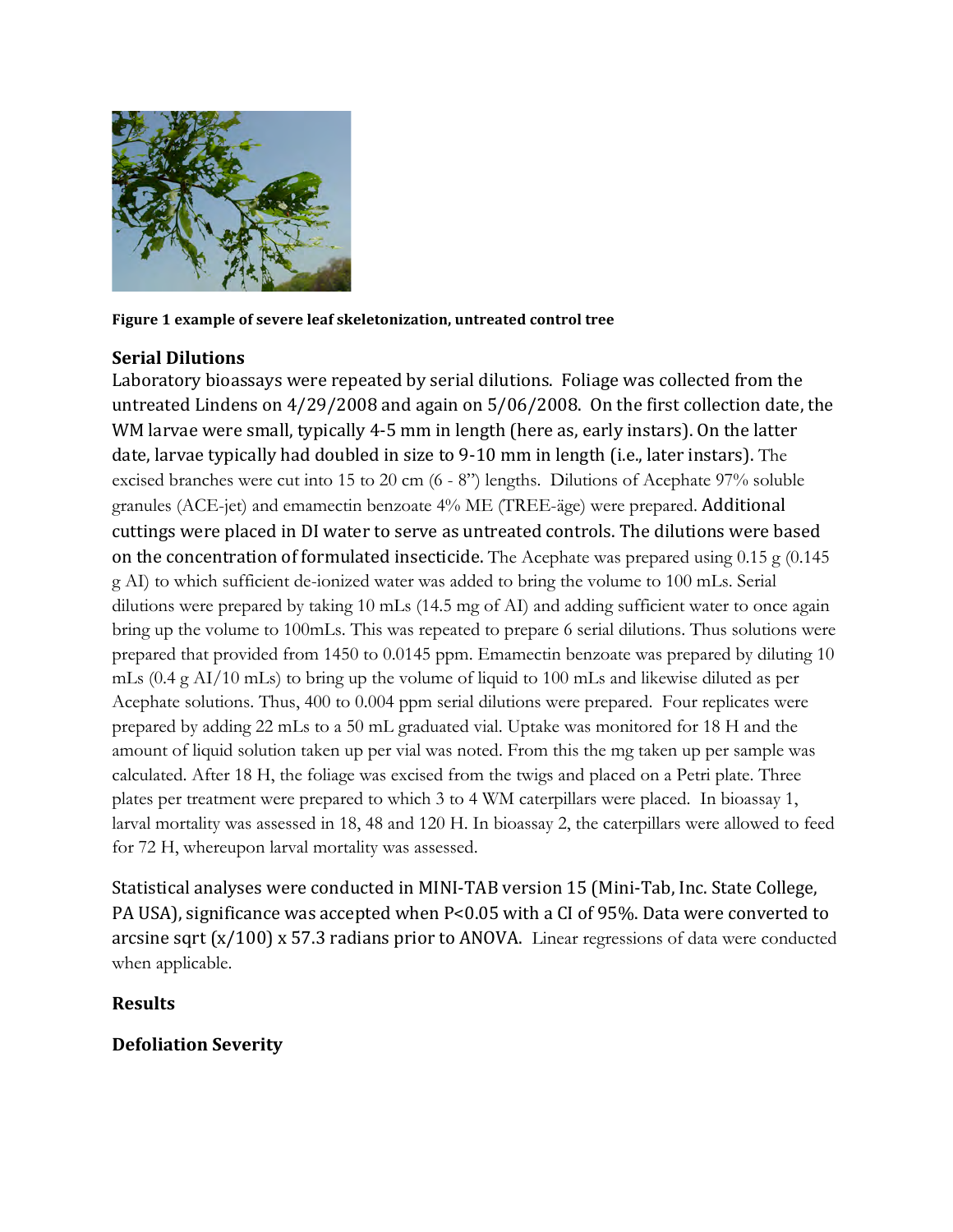Tree canopies were assessed at 30 days after treatment (DAT). Spring treated ACE-jet (N= 4) and EB (N=3) had defoliation ratings (of 1.5 and 1.0. resp.) that were significantly less than the untreated check trees  $(N=5)$  or the untreated EB fall 05 trees  $(N=6)$ , which had defoliation ratings of 6.2 and 5.2, respectively. Linear regression analysis of defoliation severity to grams AI applied was significant  $(R-sq \text{ of } 0.399, p = 0.005)$ , indicating that both treatments were protective compared to the untreated trees.

Foliage collected from the treatment trees were also assessed qualitatively for infestation. The foliage of EB and Acephate treatments had little damage, but tiny pin holes in the leaf demonstrated that these trees were infested by WM. No such protection was observed in the neighboring untreated trees (see figure 1). High levels of mortality may be inferred from these observations for the Acephate and EB treatments compared to the untreated check foliage. No such mortality was observed on the untreated controls, rather the larvae fed quite freely. These observations were consistent with the Defoliation Severity Ratings.

Tree canopies were again evaluated in 2006. The Acephate treatments continued to have low defoliation ratings, as did the spring and fall EB treated trees. The untreated check trees were freely predated upon by WM larvae. Tree canopies were next evaluated in 2007 in order to observe evidence of residual activity of treatments. Linear regression of canopy assessments correlated inversely with grams of EB applied in 2005 (R-Sq of 0.607 and  $p =$ 0.000). When EB was applied, lower defoliation severity was observed even after 1.5 to 2 years after treatment; whereas when left untreated, higher defoliation severity was observed. 

## **No Choice Bioassays**

Larval mortality was first assessed via no-choice bioassay at 240 (fall 2005) or 365 (spring 2005) DAT. WM larvae that fed on the foliage of the EB treated trees died within 24-48 hours. No residual activity was observed at 365 DAT for Acephate. The bioassay was repeated at 548 and 730 DAT. Twig samples were collected on 5/08/07. The results were observed in 48 hours. 80-90% WM mortality was observed in the EB treatments. Very little mortality was observed in the untreated checks or the 2-year old Acephate treatments.

| Date    | <b>Bioassay of</b> | N  | Live | <b>Dead</b> | % Mortality |
|---------|--------------------|----|------|-------------|-------------|
| 5/04/06 | Controls           | 10 | y    |             | 10          |
|         | Acephate (S 05)    | 10 | 10   |             |             |
|         | EB (S 05)          | 10 |      | 8           | 80          |
|         | EB (F 05)          | 10 |      |             | 90          |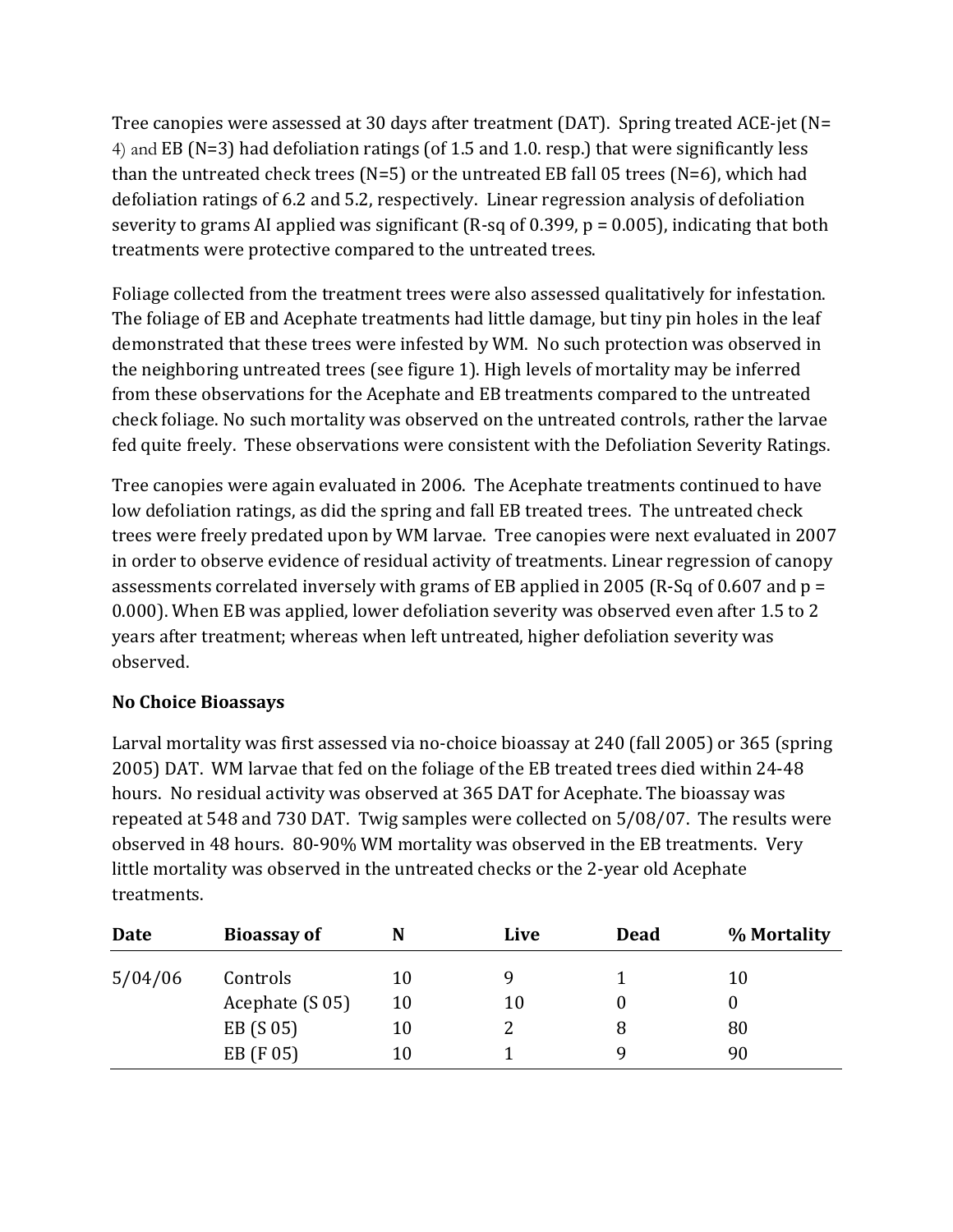

#### Figure 2 No choice bioassay conducted  $5/04/06$ , clockwise from upper right, complete leaf damage of UTC, and Acephate S 05 (365 DAT); limited consumption of EB S 05 (365 DAT), and least foliage **consumed of EB F 05 (240 DAT).**

Although Acephate did not protect trees one year after application in bioassay, neither was defoliation observed in that population. Though not chemically protected, they did escape WM infestation in 2006, one year following treatment.

## **EB leaf residue**

The mean PPB in linden foliage recovered was 26.23 for the EB treatments for trees with a mean  $37 \text{ cm}$  (14.83") DBH, with a range of  $3.0 \text{ to } 66.0 \text{ pb}$ . Linear regression of Emamectin benzoate ppbs compared to cm DBH (R-Sq of 0.481 and  $p=0.0126$ ) suggests an inverse relationship between tree size and ppbs of chemistry. These differences may be due to the dilution effects of tree size and/or to losses following seasonal leaf drop.

## **Serial Dilutions**

Serial dilutions were conducted in 2008. After 18, 48 and 120 H on Petri plates, WM mortality was observed to be 16.4, 37.8, and 84.7 for Acephate (mean  $ppb = 212$ ), and 19.8, 51.8 and 80.9 for EB (mean  $ppb = 692$ ) and 0, 10.4 and 10.4 for the UTC's. In the 120 H bioassay, larval mortality was >90 in samples that had taken up 40 ppbs of EB. In samples that had taken up 4 ppbs EB, mortality was observed to be  $>50$ . Based on these data, bioassay 2 was run for 72 H. After 72H, mortality was >50 for Acephate and EB treatments. There were positive linear regressions for both Acephate and EB treatments comparing ppb to converted mortality (R-Sq values of 0.686 and 0.530, respectively with P values of  $\leq 0.05$ ).

#### . **Conclusions**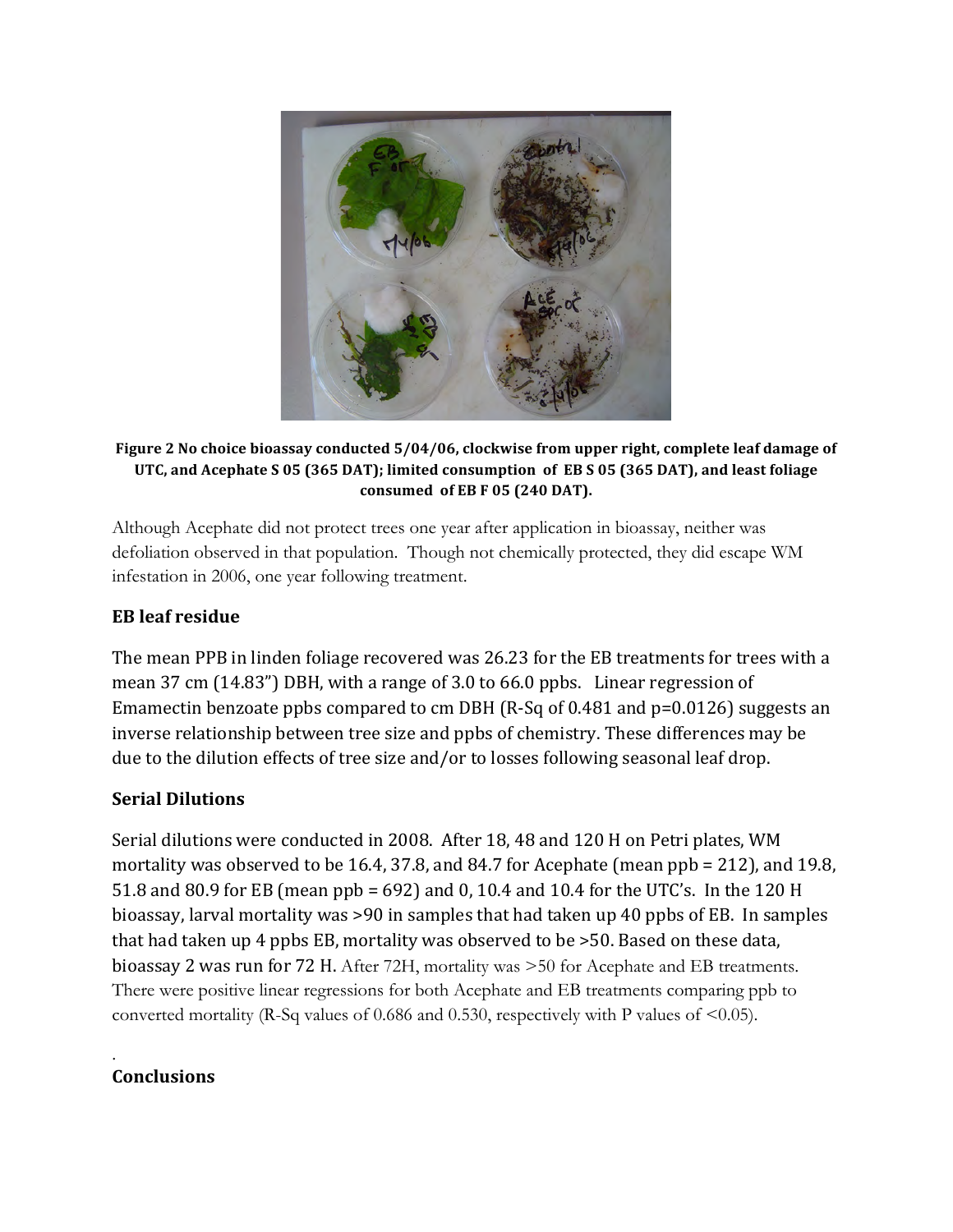Winter moth is an exotic defoliator of hardwood trees. We studied Redmond Linden, a preferential host to the insect. Foliage is damaged early, the first instar larvae crawl into dormant buds to feed on leaf primordia, suggesting a strategy of early systemic treatment. We were interested in evaluating the activity of a tree injection formulation of emamectin benzoate against this defoliator. Assessments included defoliation severity, no choice bioassays and leaf residues.

We first assayed the activity of Emamectin benzoate compared to a insecticide with known activity to Lepidoptera, in this case, Acephate. Spring 2005 treatments were evaluated by severity of defoliation. The first set of treatments were applied on  $5/05$  and  $5/11$ . At 30 DAT, injury to trees was clearly expressed by overall canopy thinning and extent of leaf area damaged; the larvae had matured to prepupae and feeding ceased. Spring treated ACE-jet (N= 4) and EB (N=3) had defoliation ratings (of 1.5 and 1.0. resp.) that were significantly less than the untreated check trees  $(N=5)$  or the not yet treated, EB fall 05 trees (N=6), which had defoliation ratings of 6.2 and 5.2, respectively. Emamectin benzoate was as effective as Acephate in mitigating injury to trees in spring applications.

Acephate, an organophosphate chemistry, does not have long residual activity; therefore was not used in the fall application. Emamectin benzoate was a more likely candidate as suggested by other tree injection research (Takei et. al.). Because feeding occurs very early, within the tree bud on leaf primordia, we wished to mitigate injury with anticipatory applications at leaf senescence. Fall injected EB was effective in protecting trees against WM, as demonstrated by bioassays (90% larvae mortality) and by canopy condition.

Tree defoliation severity was evaluated in June 2007. Linear regression analysis of canopy assessments correlated inversely with grams of EB applied in fall 2005 (R-Sq of 0.607 and p  $= 0.000$ ). That is, the EB trees were protected while the control trees were not. This analysis suggests that EB protected against larval activity for two years.

In August of 2007, 1  $\frac{1}{2}$  to 2 years following EB treatments, foliage samples were taken. Ten of the eighteen study trees were sampled, including trees that were treated in spring and fall 2005 and the untreated checks. Both smaller diameter and larger diameter trees were assayed. The Acephate and control trees were assayed for EB, these trees had <1.0 ppb of residues. The treated trees on the other hand, had mean residues of 26.3 ranging from 3 to 66 ppbs. A linear regression was run to assess ppb of residue to tree size. Linear correlation suggests a trend of lower residues with increasing tree size. What level of activity might be expected with such minute levels of EB recovered?

A dilution series set up subsequent to the EB residues considered the question. In the first dilution series (early instars), 40 ppbs provided >90% mortality whereas with 4 ppbs, efficacy drop to  $\sim$  50%. Such minute amounts of chemistry to affect larval mortality and tree protection is remarkable. In the second dilution series (later instars), 600 ppbs were required to provide 50%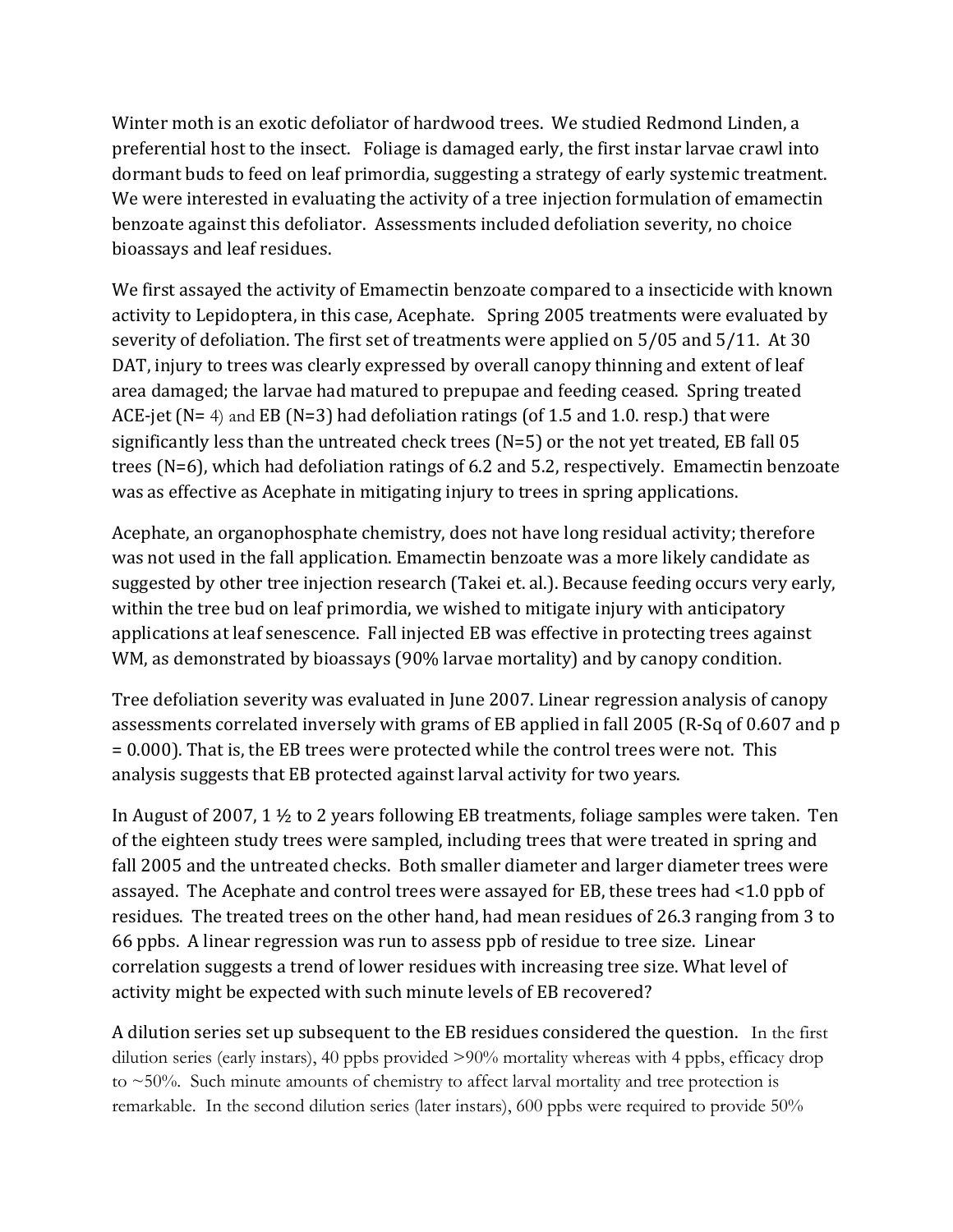mortality [(regression equation, 42.24+ (0.01402xppb EB)]. This is consistent with the increased canopy defoliation in the larger trees observed two years following treatment. This data supports an early treatment strategy and points to the protective effects of EB.

Emamectin benzoate demonstrated activity to Winter moth in either spring or fall applications. The rates used in this study of 0.128 or 0.16 g AI/cm DBH (0.32 or 0.40 g AI/DBH") were effective against WM infestations for two full seasons. Based on the sensitivity of WM larvae to EB, lower rates (e.g., 0.065 and 0.08  $g$  AL/cm) are likely to be effective, particularly in smaller diameter trees (and as suggested by the laboratory dilution assay). This research suggests that one application of Emamectin benzoate by basal stem injection every two years is sufficient to protect trees from defoliation by Winter moth larvae.

### **Acknowledgements**

Thanks to David Cox, PH.D. Syngenta Crop Protection. Western  $R+D$  Scientist—Professional Products. 14446 Huntington Rd., Madera, CA 93636 for his review and comments.

### **References**

Argentine, J.A., R.K. Jansson, V.R. Starner, and W. R. Halliday. 2002. Toxicity of Emamectin Benzoate Homologues and Photodegradates to Lepidoptera. Journal of Economic Entomology  $95(6)$ : 1185 – 1189.

Fleischer, S.J., D. Delorme, F.W. Ravlin, and R.J. Stipes. 1989. Implantation of Acephate and Injection of Microbial Insecticides into Pin Oaks for Control of Gypsy Moth: Time and Efficacy Comparisons. Journal of Arboriculture 15(7): 153-158.

Fleischer, S.J., F.W. Ravlin, D. Delorme, R.J. Stipes, and M.L. McManus. 1990. Marking Gypsy Moth (Lepidoptera: Lymantriidae) Life Stages and Products with Low Doses of Rudbidium Injected or Implanted into Pin Oak. J. Economic Entomol. 83(6): 2343-2348

Kegg, J.D. 1973. Oak mortality caused by repeated gypsy moth defoliations in New Jerset. J. Econ. Entomol. 66: 639-41.

Kullman, H.M. 1971. Effects of insect defoliation on growth and mortality of trees. Annu, Rev. Entomol. 16: 289-324.

Reardon, R.C. and R.E. Webb. 1990. Systemic Treatment with Acephate for Gypsy Moth Management: Population Suppression and Wound Response. Journal of Arboriculture 16(7): 174-178.